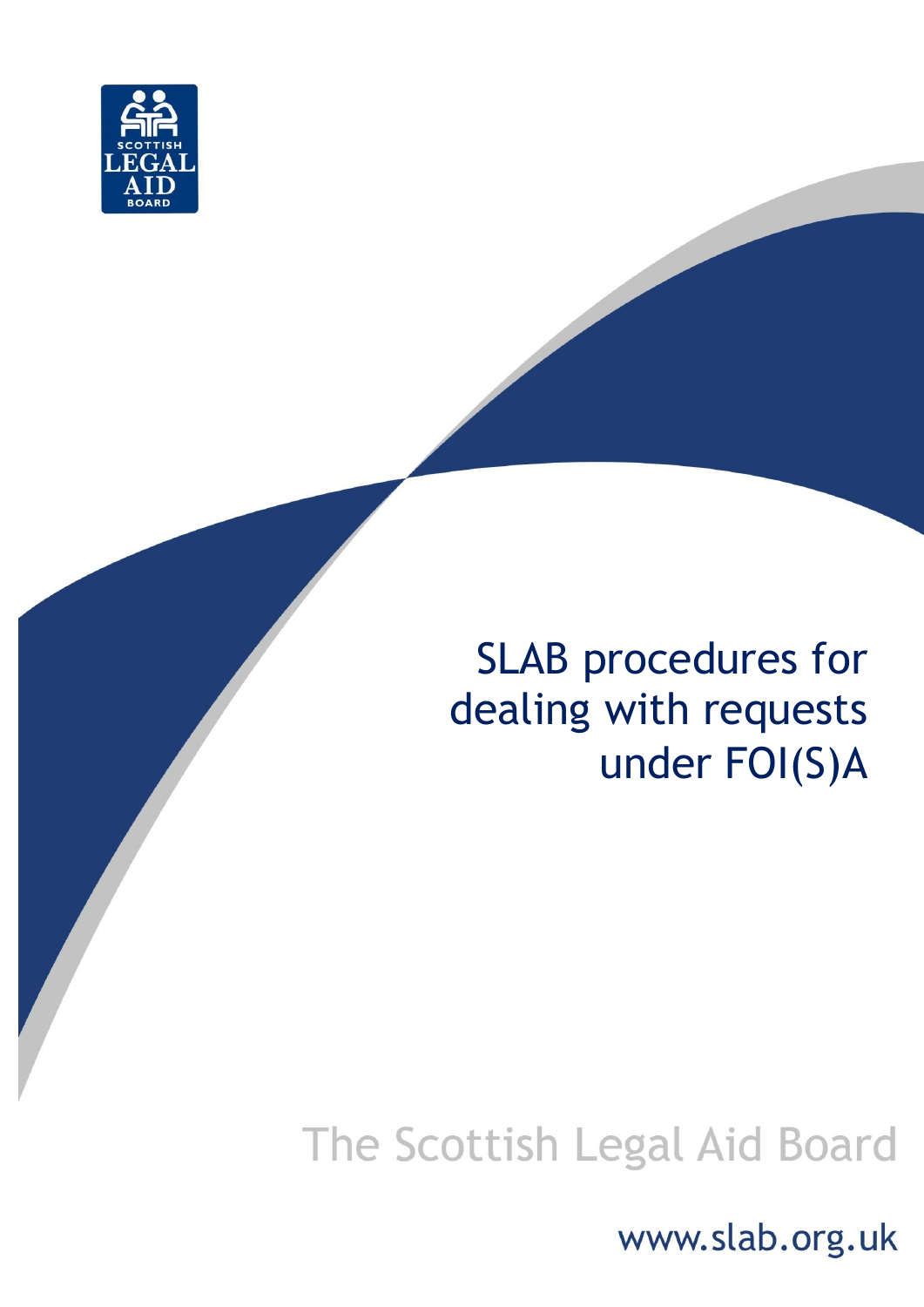# **Procedure for dealing with information requests under the Freedom of Information (Scotland) Act 2002 or the Environmental Information Regulations 2004**

The following steps are followed by SLAB staff when dealing with requests for information.

# **Step 1**

The majority of requests that we receive will be dealt with under FOI(S)A. Staff decide whether the correspondence received is a request for information under FOI(S)A and, if so, whether the request is valid.

If the request for information is a request under FOI(S)A and it is valid, it is forwarded on to our Projects Office to centrally log the request and assign it to a member of staff for action.

### **Step 2**

We will consider whether the request is clear enough about the information that is requested. We will not make assumptions as to what the applicant wants.

We will seek clarification as soon as possible after the request is received. We will monitor the receipt of the clarification and allow us to respond within the correct timescale. The 20 day maximum time limit stops when we send the request for clarification and restarts from day one if we receive clarification.

We will remind the applicant after 20 days if we have not received clarification. If we have not received clarification after a further 20 days we will treat the request as closed and inform the applicant.

### **Step 3**

We will decide whether we hold the information.

### **Step 4**

If we **do not** hold the information, we will draft a response to the applicant. We will make clear in the response why we have said that we do not hold the information e.g. we have destroyed it in line with our file retention procedures; we have checked our systems and paper files for the information; the information is held by another authority.

Under our duty to provide advice and assistance we will inform the applicant if we hold similar information and ask them if they would like us to consider disclosing it. We are under no obligation to create information that we do not hold.

We will advise the applicant to make a request for information to another authority if we are sure that they hold the information.

If we **do** hold the information, we check whether the information is contained in our publication scheme. If it is, the advice from the Information Commissioner is that we must technically issue a refusal notice but direct the applicant to the appropriate document on the website.

The response is then sent to a director for approval.

We will always include the applicant's right to review in our response.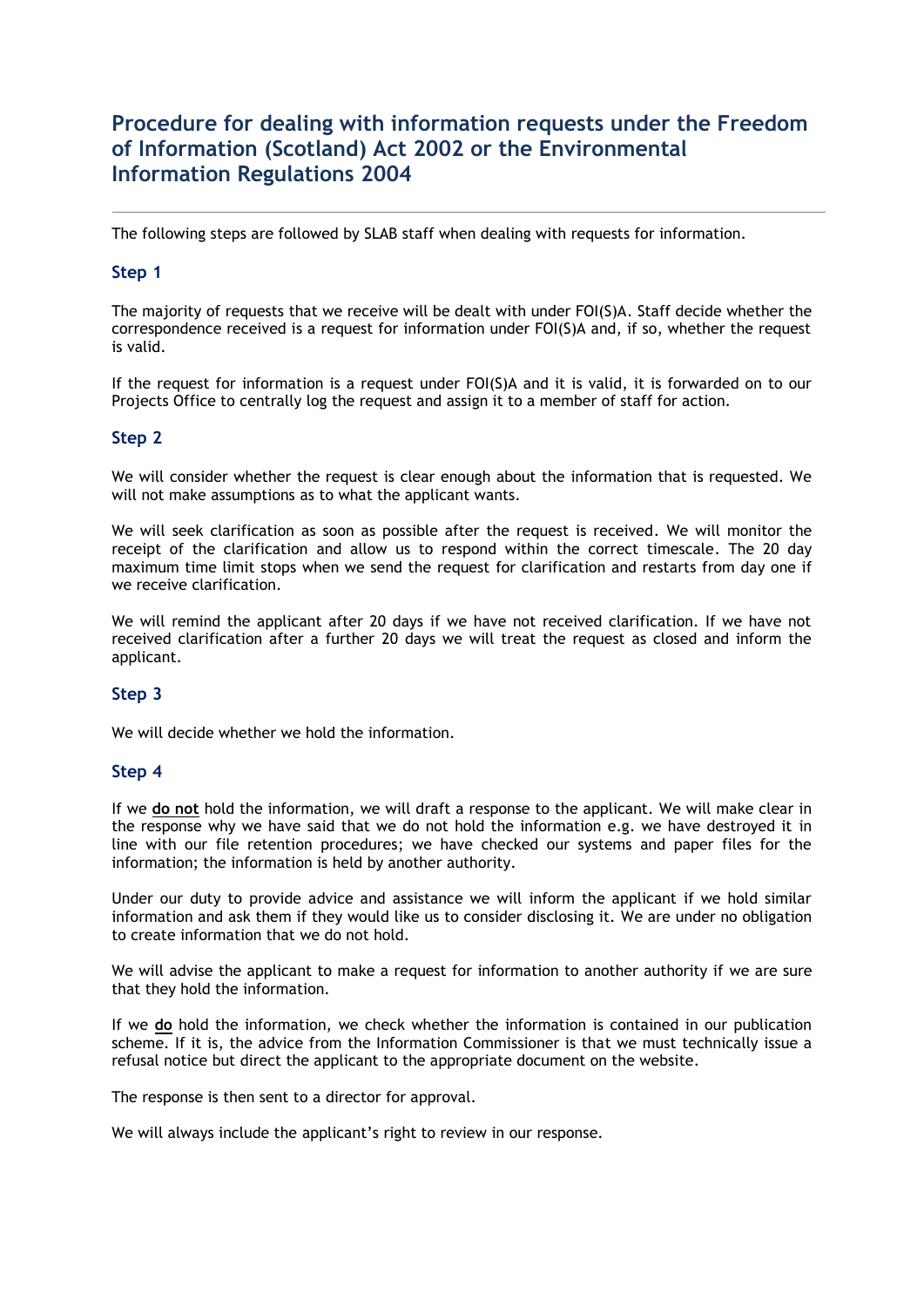## **Step 5**

If we hold the information and it is not contained in our publication scheme, we will consider whether the request is vexatious or repeated. This will be very rare.

If we consider that it is, we will refer the matter to a director. This will usually be the director responsible for the department in question. If they agree with the recommendation, we will inform the applicant that we are under no obligation to respond.

#### **Step 6**

We will consider the time that it will take to respond to the request. If we think the request will take a significant amount of time to deal with and the cost of providing the information may approach £100, we will calculate the projected cost. This will be done as soon as possible.

Note: in view of the strict timescale we will undertake Step 8 at the same time.

If the projected cost is less than £100 or between £100 and £600, go to Step 8.

If the projected cost is over £600, go to Step 7.

#### **Step 7 (where the projected cost is over £600)**

We will refer to the director to discuss whether or not we should comply with the request. Although we are not obliged to respond, we are under a duty to provide advice and assistance.

If the decision is that we will not comply, we will clearly explain to the applicant how we have calculated the work to be in excess of £600.

#### **Step 8**

We will consider whether an exemption applies.

If we consider that no exemption applies and no fee is chargeable, we will obtain the applicant's required information and submit a draft response to a director for approval. When approved, we will issue the response and forward the response and the approval to the Projects Office.

We will include the applicant's right to review in our response

#### **Step 9**

If we think an exemption applies, we will draft a response to the applicant and submit a draft response to a director for approval.

We will always include the applicant's right to review in our response.

### **Step 10 (Only where the projected cost is between £100 and £600 or over £600 and we have decided to comply and no exemption applies.)**

We will draft a Fees Notice which is approved by a Director. The response will clearly explain how we have calculated the fees.

If the fee is received (and, in the case of a cheque, cleared) we will issue a response to the applicant.

If the applicant notifies us that they are unwilling to pay the fee or **three months** elapse from the date the Fees Notice is issued and no fee is received, we will treat the request as closed.